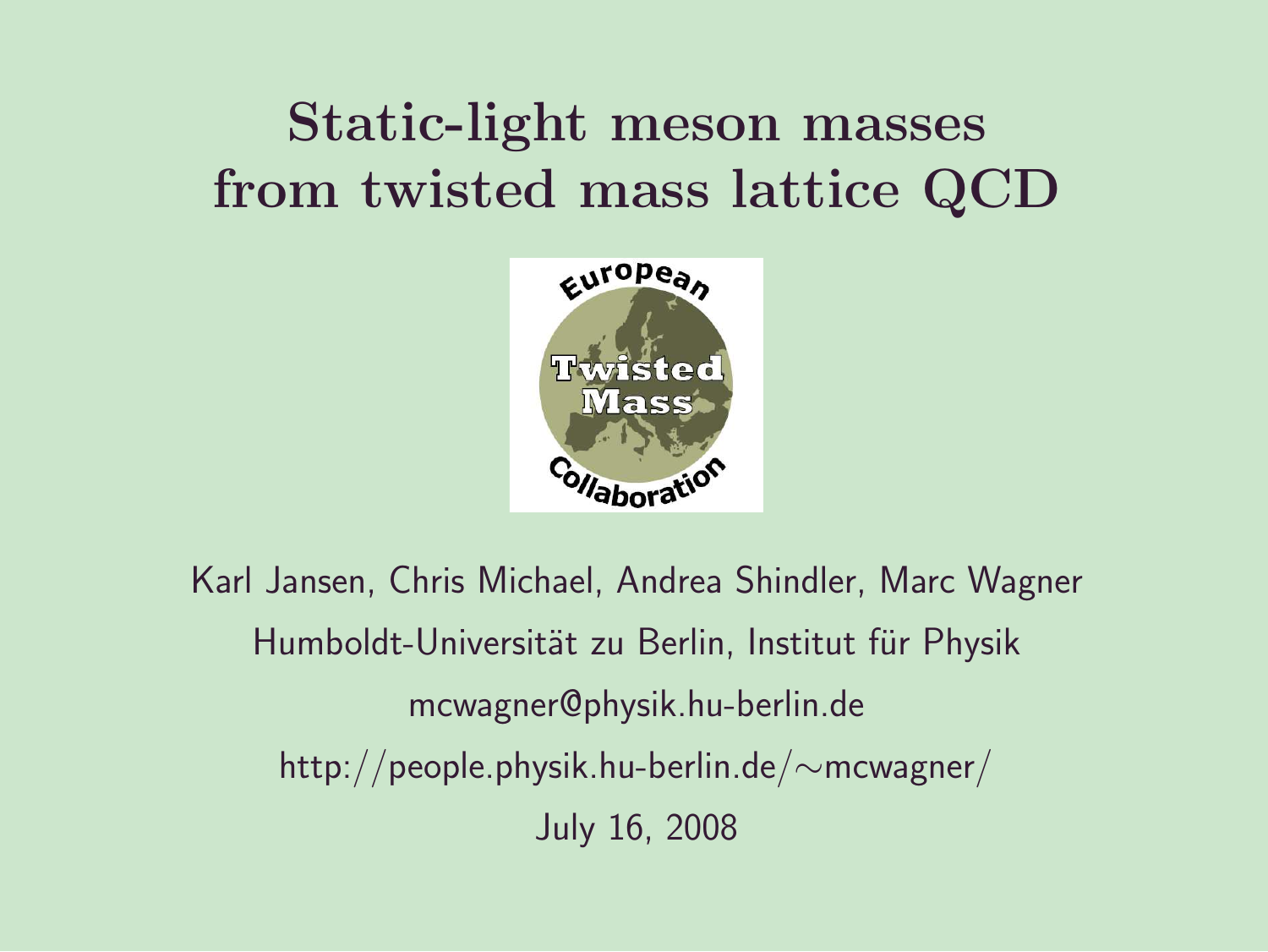### European Twisted Mass Collaboration

- Cyprus: University of Nikosia.
- France: University of Paris Sud, LPSC Grenoble.
- Germany: Humboldt University Berlin, University of Münster, DESY Hamburg, DESY Zeuthen.
- Great Britain: University of Glasgow, University of Liverpool.



- Italy: University of Rome I, University of Rome II, University of Rome III, ECT\* Trento.
- **Netherlands**: University of Groningen.
- Spain: University of Valencia.
- Switzerland: University of Bern.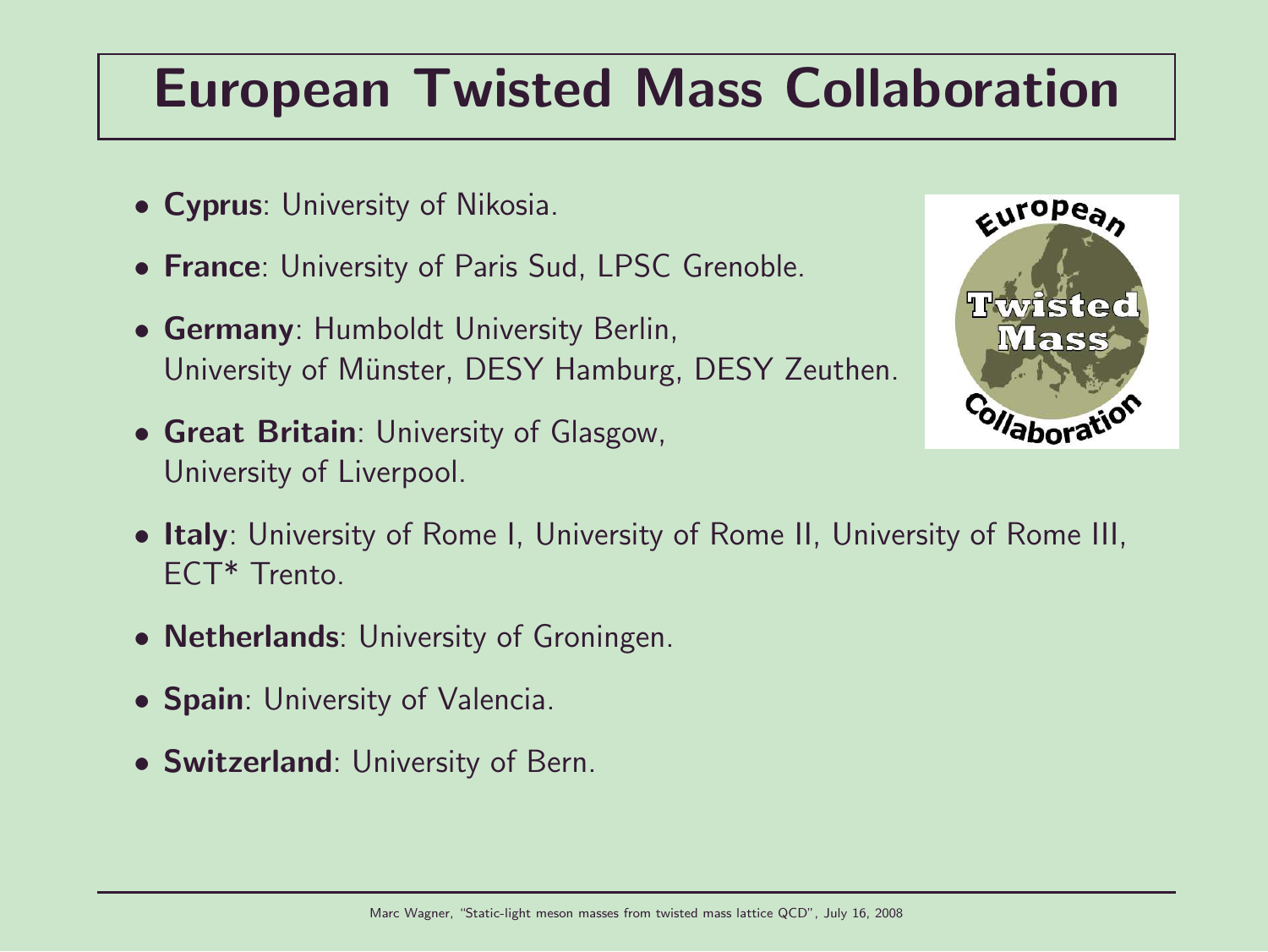### Introduction

- Static-light meson: a bound state of an infinitely heavy quark and a light quark ("a  $B$ -meson in leading order").
- Static-light mesons can be classified according to total angular momentum  $F = 0, 1, 2, 3, ...$  and parity  $P = \pm$ .
- Goal: compute static-light meson masses for low lying states (ground state, first excited state) for different quantum numbers  $F$  and  $P$ .
- Related papers:
	- $-$  C. Michael and J. Peisa [UKQCD], Phys. Rev. D 58, 034506 (1998).
	- A. M. Green, J. Koponen, C. McNeile, C. Michael and G. Thompson [UKQCD], Phys. Rev. D 69, 094505 (2004).
	- $-$  T. Burch and C. Hagen, Comput. Phys. Commun. 176, 137 (2007).
	- J. Koponen, Acta Phys. Polon. B 38, 2893 (2007).
	- J. Foley, A. O'Cais, M. Peardon and S. M. Ryan, Phys. Rev. D 75, 094503 (2007).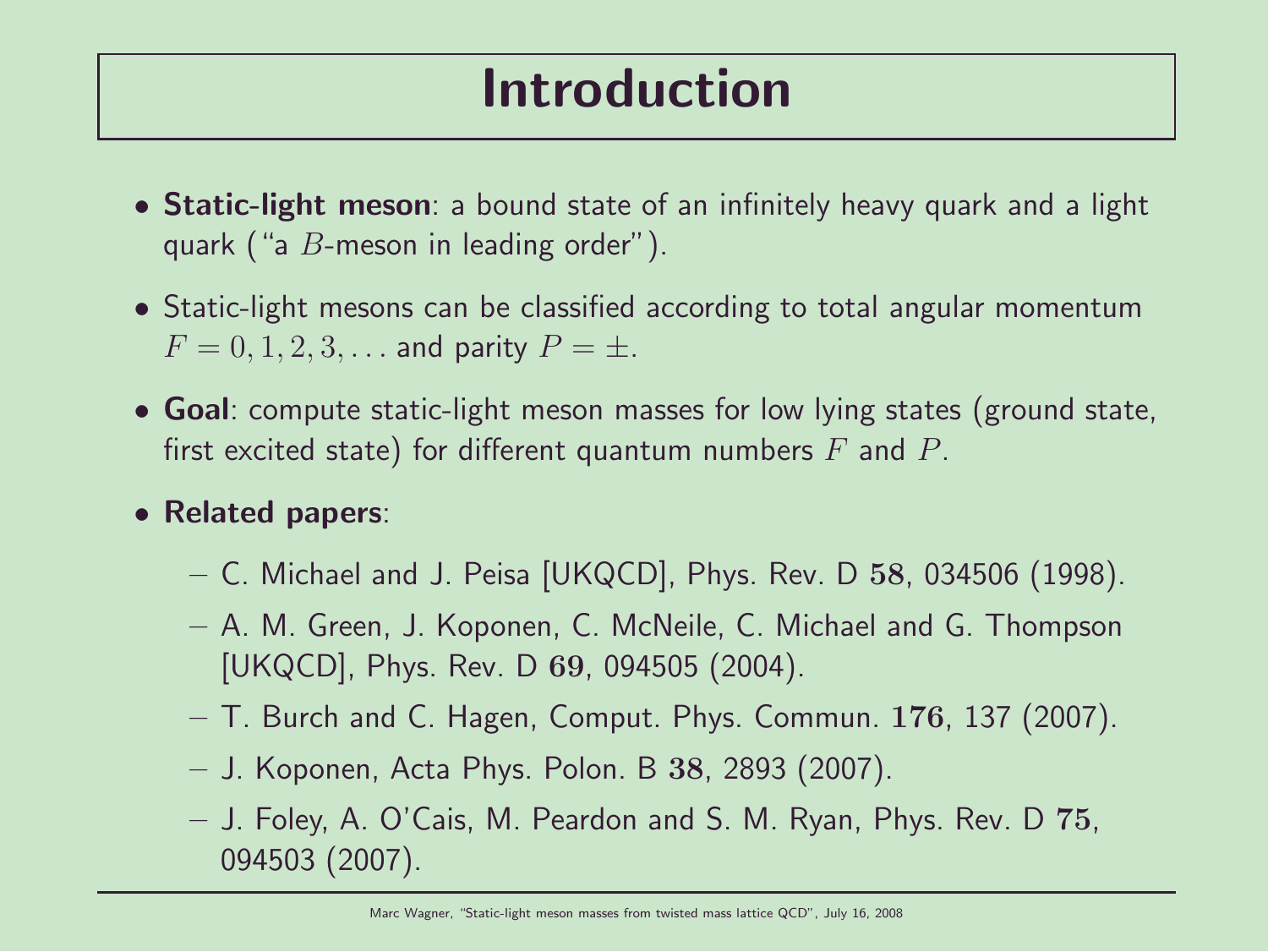## **Outline**

- Basic principle.
- Twisted mass lattice QCD.
- Static-light meson creation operators on the lattice.
- Simulation setup and numerical results.
- Summary and outlook.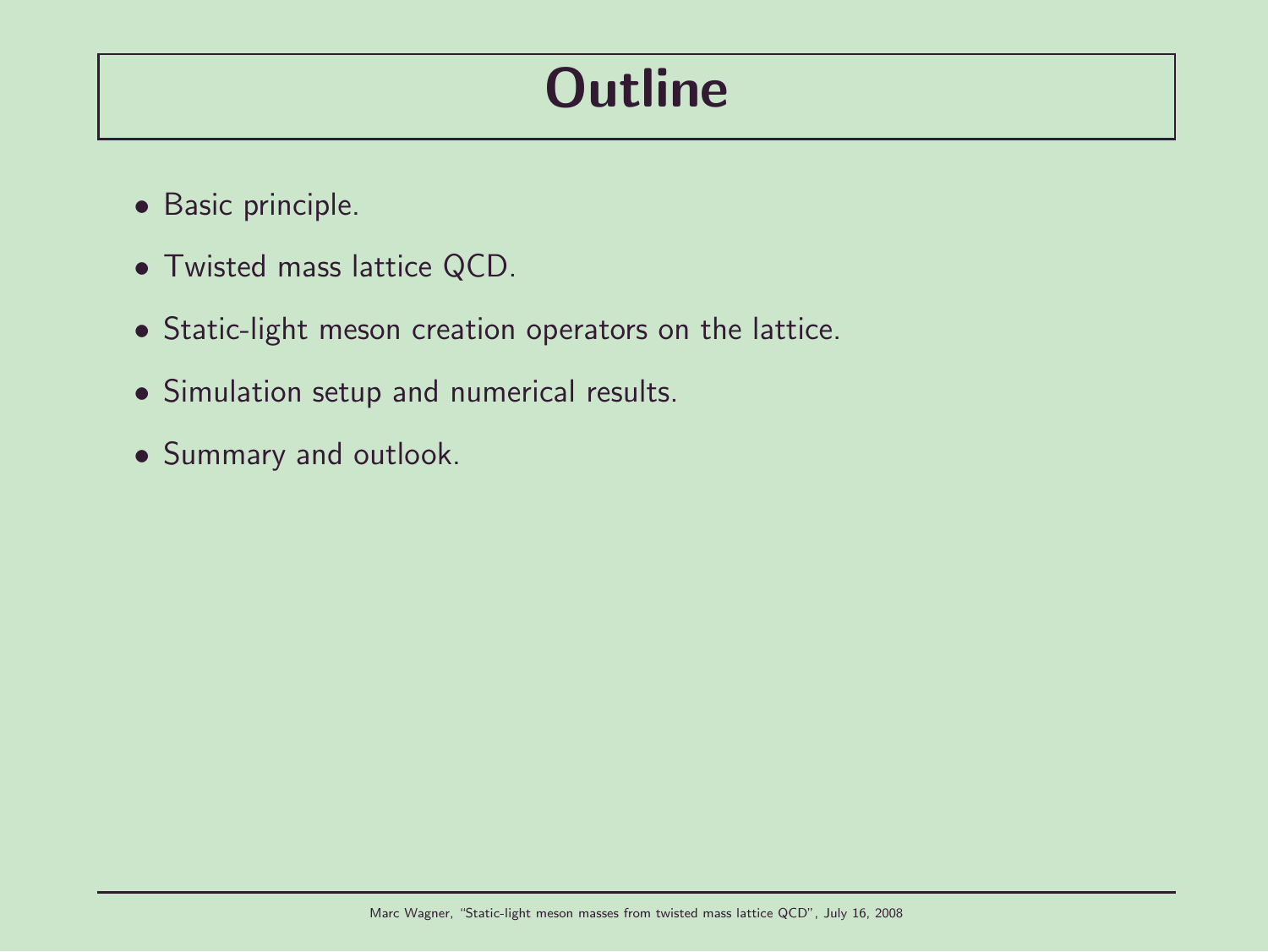# Basic principle (1)

- Let  $\mathcal{O}(\mathbf{x})$  be a suitable "static-light meson creation operator", i.e. an operator such that  $\mathcal{O}(\mathbf{x})|\Omega\rangle$  is a state containing a static-light meson at position  $\mathbf{x}$  ( $|\Omega\rangle$ : vacuum).
- Determine the mass of the ground state of the corresponding static-light meson from the exponential behavior of the corresponding correlation function  $C$  at large Euclidean times  $T$ :

$$
\mathcal{C}(T) = \langle \Omega | \big( \mathcal{O}(\mathbf{x}, T) \big)^{\dagger} \mathcal{O}(\mathbf{x}, 0) | \Omega \rangle =
$$
\n
$$
= \langle \Omega | e^{+HT} \big( \mathcal{O}(\mathbf{x}, 0) \big)^{\dagger} e^{-HT} \mathcal{O}(\mathbf{x}, 0) | \Omega \rangle =
$$
\n
$$
= \sum_{n} \left| \langle n | \mathcal{O}(\mathbf{x}, 0) | \Omega \rangle \right|^{2} \exp \big( - (E_{n} - E_{\Omega}) T \big) \approx \text{ (for } T \gg 1 \text{)}
$$
\n
$$
\approx \left| \langle 0 | \mathcal{O}(\mathbf{x}, 0) | \Omega \rangle \right|^{2} \exp \big( - \underbrace{(E_{0} - E_{\Omega}) T}_{\text{meson mass}} \big).
$$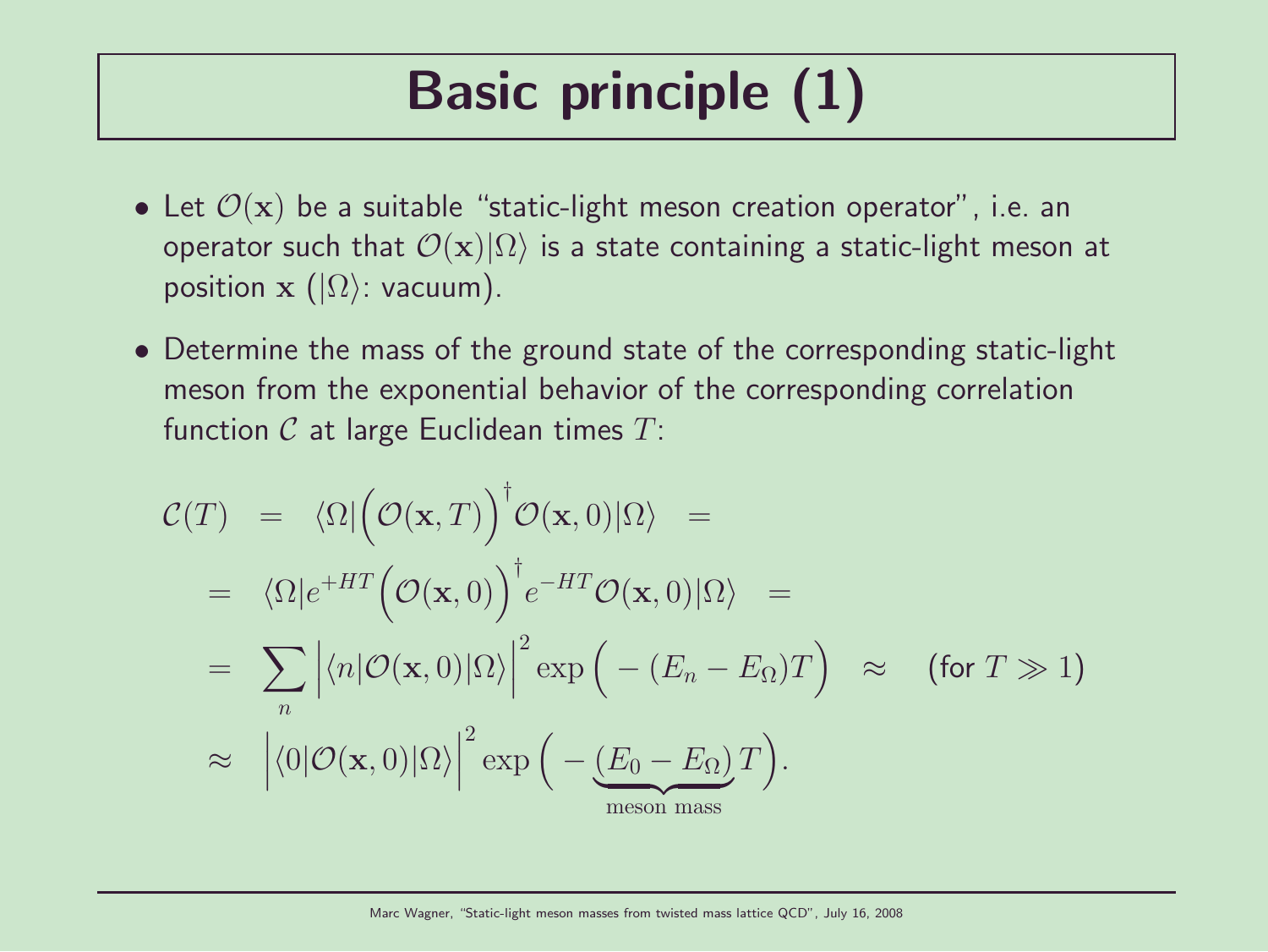# Basic principle (2)

- To compute the static-light spectrum, i.e. meson masses for different quantum numbers, consider extended meson creation operators with different spatial structure and different spin structure yielding well defined total angular momentum  $F$ .
- Static-light meson masses are degenerate with respect to the static spin.
- Therefore, it is more appropriate to label static-light mesons by  $J = L \pm 1/2$ , where L is the angular momentum quantum number and  $\pm$  describes the coupling of the light spin.
- Parity  $P$  is also a good quantum number.
- Since static-light mesons are made from non-identical quarks, charge conjugation is not a useful quantum number (static-light meson masses are degenerate with respect to charge conjugation).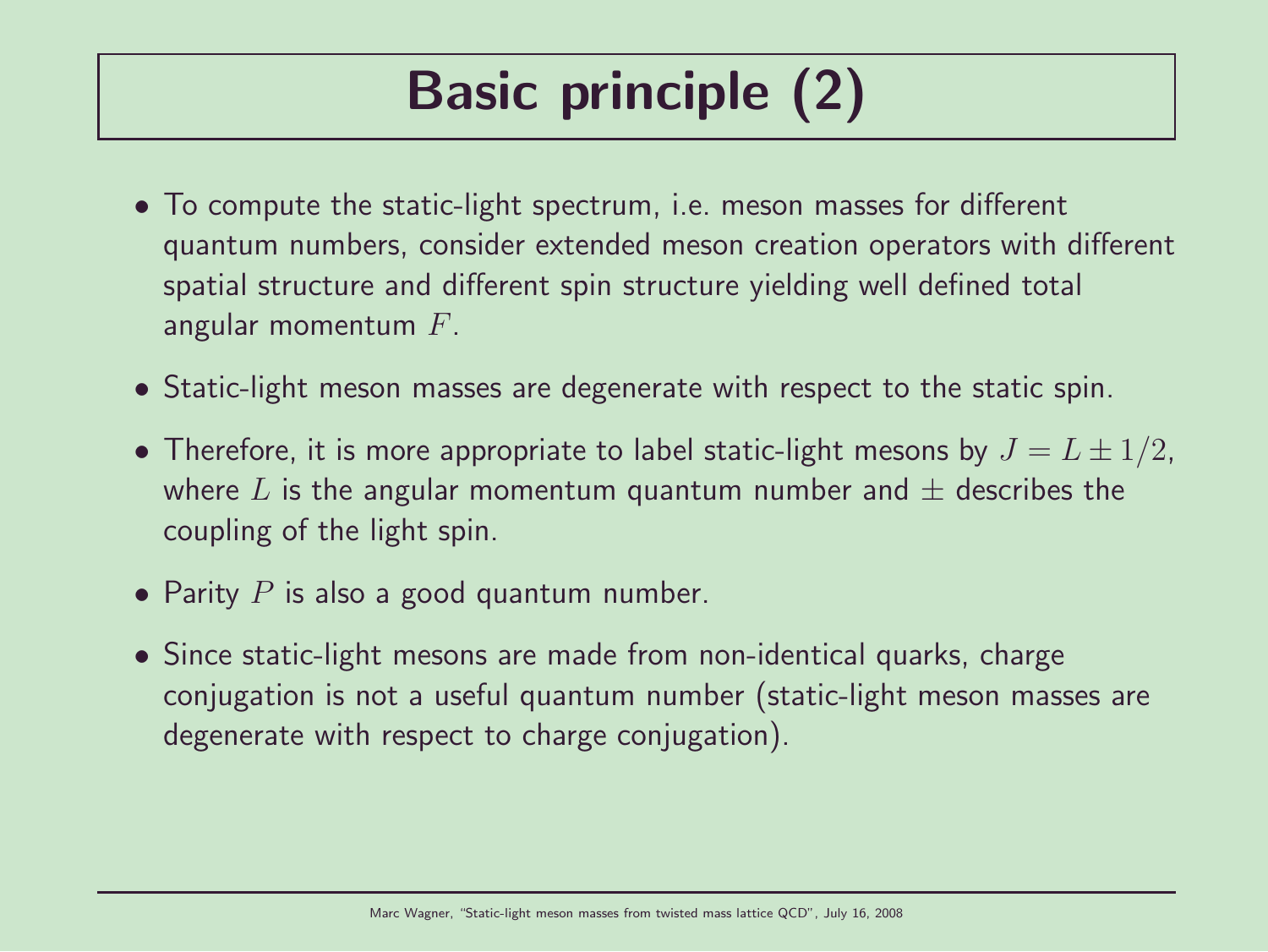# Basic principle (3)

• General form of a static-light meson creation operator:

$$
\mathcal{O}(\mathbf{x}) = \bar{Q}(\mathbf{x}) \int d\hat{\mathbf{n}} \Gamma(\hat{\mathbf{n}}) U(\mathbf{x}; \mathbf{x} + d\hat{\mathbf{n}}) q(\mathbf{x} + d\hat{\mathbf{n}}).
$$

 $-\bar{Q}(\mathbf{x})$  creates an infinitely heavy i.e. static antiquark at position x.

 $U(\mathbf{x}; \mathbf{x} + d\hat{\mathbf{n}})$ 

 $\Gamma(\mathbf{x} + d\hat{\mathbf{n}}) q(\mathbf{x} + d\hat{\mathbf{n}})$ 

 $\bar{Q}(\mathbf{x})$ 

- $q(x + d\hat{n})$  creates a light quark at position  $x + d\hat{n}$  separated by a distance  $d$  from the static antiquark.
- The spatial parallel transporter

$$
U(\mathbf{x}; \mathbf{x} + d\hat{\mathbf{n}}) = P\left\{\exp\left(+i\int_{\mathbf{x}}^{\mathbf{x} + d\hat{\mathbf{n}}} dz_j A_j(\mathbf{z})\right)\right\}
$$

connects the antiquark and the quark in a gauge invariant way via gluons.

 $-$  The integration over the unit sphere  $\int d\hat{\mathbf{n}}$  combined with a suitable weight factor  $\Gamma(\hat{\mathbf{n}})$  yields well defined total angular momentum J and parity P ( $\Gamma(\hat{\mathbf{n}})$  is a combination of spherical harmonics  $\rightarrow$  angular momentum] and  $\gamma$ -matrices  $[\rightarrow$  spin]; Wigner-Eckart theorem).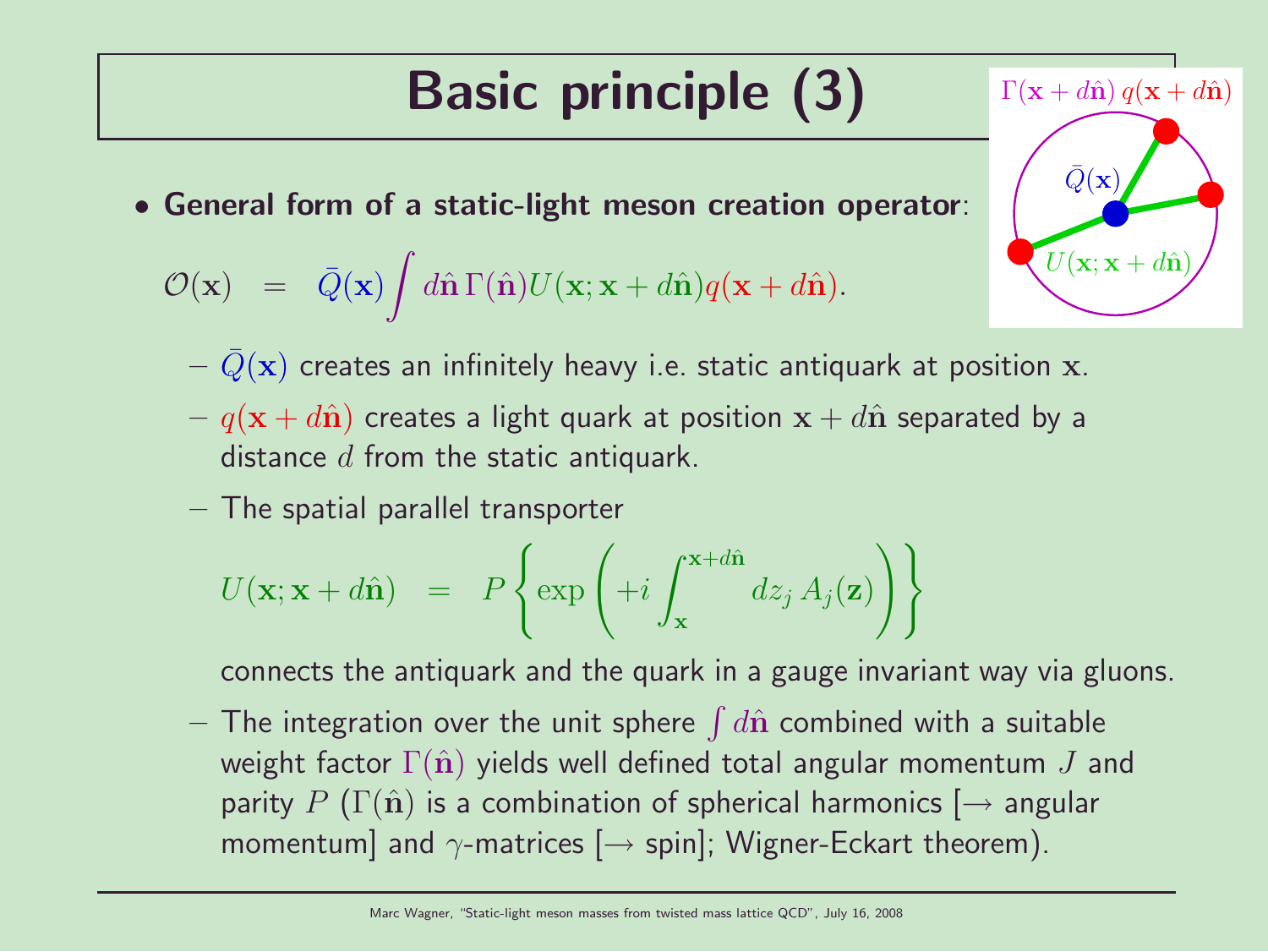# Basic principle (4)

• General form of a static-light meson creation operator:

$$
\mathcal{O}(\mathbf{x}) = \bar{Q}(\mathbf{x}) \int d\hat{\mathbf{n}} \Gamma(\hat{\mathbf{n}}) U(\mathbf{x}; \mathbf{x} + d\hat{\mathbf{n}}) q(\mathbf{x} + d\hat{\mathbf{n}}).
$$

• List of operators (L: angular momentum; S: total spin; F: total angular momentum; J: angular momentum and light spin; P: parity):

| common      |                                                                    |         |         |          |                                               |
|-------------|--------------------------------------------------------------------|---------|---------|----------|-----------------------------------------------|
| notation    | $\Gamma(\mathbf{x})$                                               | $L^P$   | $S^P$   | $F^P$    | $J^P$                                         |
|             | $\gamma_5$                                                         |         |         | $-0^{-}$ |                                               |
|             | $\gamma_5 \gamma_j x_j$                                            | $1 -$   | $1^+$   |          |                                               |
| $P_{\perp}$ |                                                                    | $0^{+}$ | $0^+$   | $0^{+}$  | (1/2)                                         |
|             | $\gamma_j x_j$                                                     | $1^{-}$ |         |          |                                               |
| $P_{\perp}$ | $\gamma_1 x_1 - \gamma_2 x_2$                                      |         |         | $2^{+}$  | $(3/2)^{+}$                                   |
| $D_{-}$     | $\gamma_5(\gamma_1x_1-\gamma_2x_2)$                                |         | $1^{+}$ | $2^{-}$  | (3/2)                                         |
| $D_{+}$     | $\gamma_1 x_2 x_3 + \gamma_2 x_3 x_1 + \gamma_3 x_1 x_2$           | $2^{+}$ |         | $3-$     | (5/2)                                         |
| $F_{-}$     | $\gamma_5(\gamma_1 x_2 x_3 + \gamma_2 x_3 x_1 + \gamma_3 x_1 x_2)$ | $2^+$   | $1^{+}$ | $3^{+}$  | 5 <sub>1</sub><br>$\mathcal{D}_{\mathcal{L}}$ |

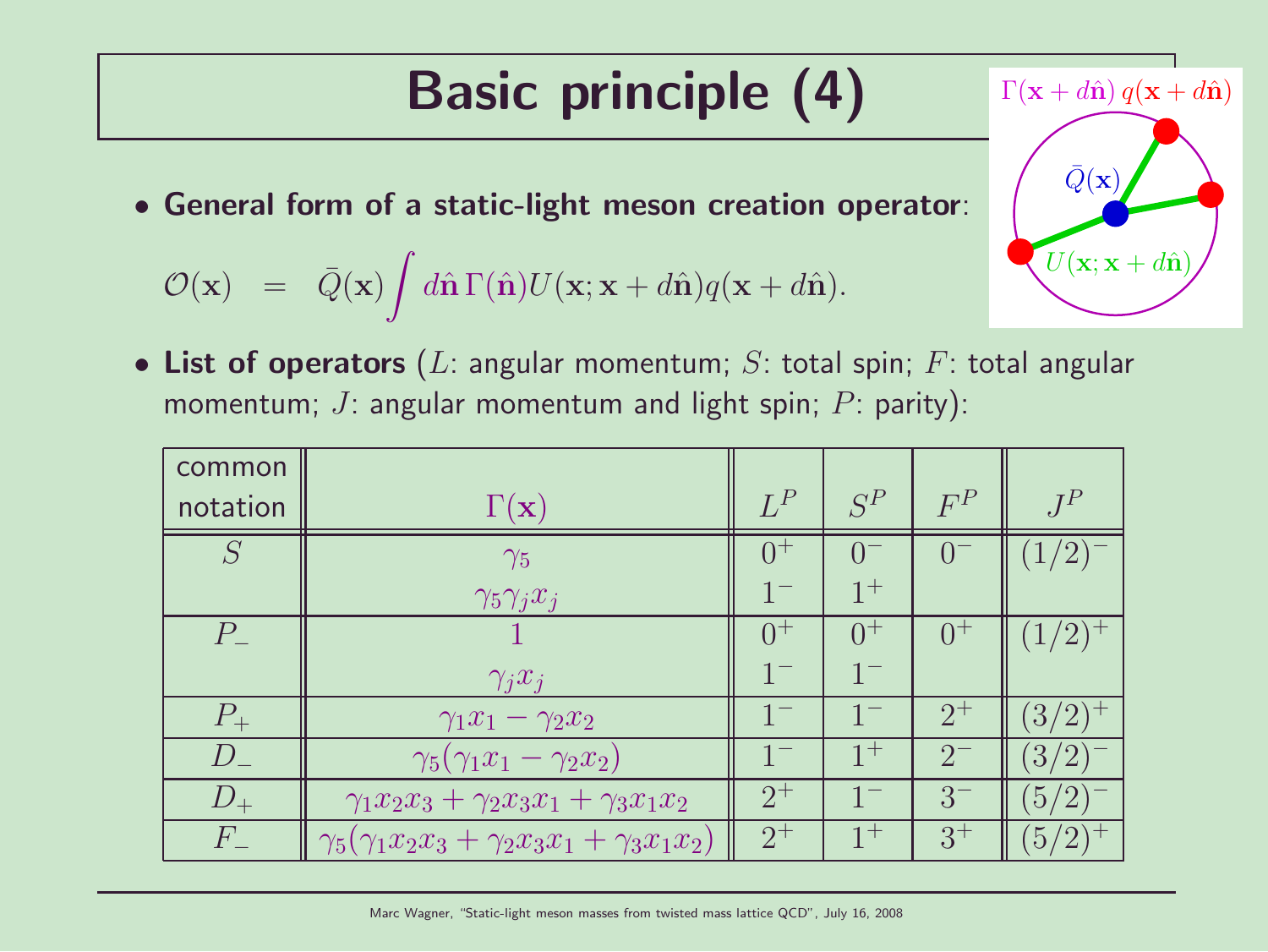#### Twisted mass lattice QCD

• Twisted mass action (two degenerate flavors, "continuum version"):

$$
S_{\text{fermionic}} = \int d^4x \,\bar{\chi} \Big( \gamma_\mu D_\mu + m + \underbrace{i\mu \gamma_5 \tau_3}_{\text{twisted mass term}} - \underbrace{\frac{a}{2}}_{\text{Wilson term}} \Big) \chi
$$

( $\psi$ : physical basis quark fields;  $\chi$ : twisted basis quark fields;  $\mu$ : twisted mass;  $\tau_3$ : third Pauli matrix acting in flavor space; a: lattice spacing).

- Wilson term: removes fermionic doublers.
- Twisted mass term: automatic  $\mathcal{O}(a)$  improvement, when tuned to maximal twist  $(\omega = \pi/2)$ .
- + Automatic  $\mathcal{O}(a)$  improvement.
- + Numerically cheap, i.e. large lattices and small lattice spacings possible.
- − Explicit breaking of parity and flavor symmetry.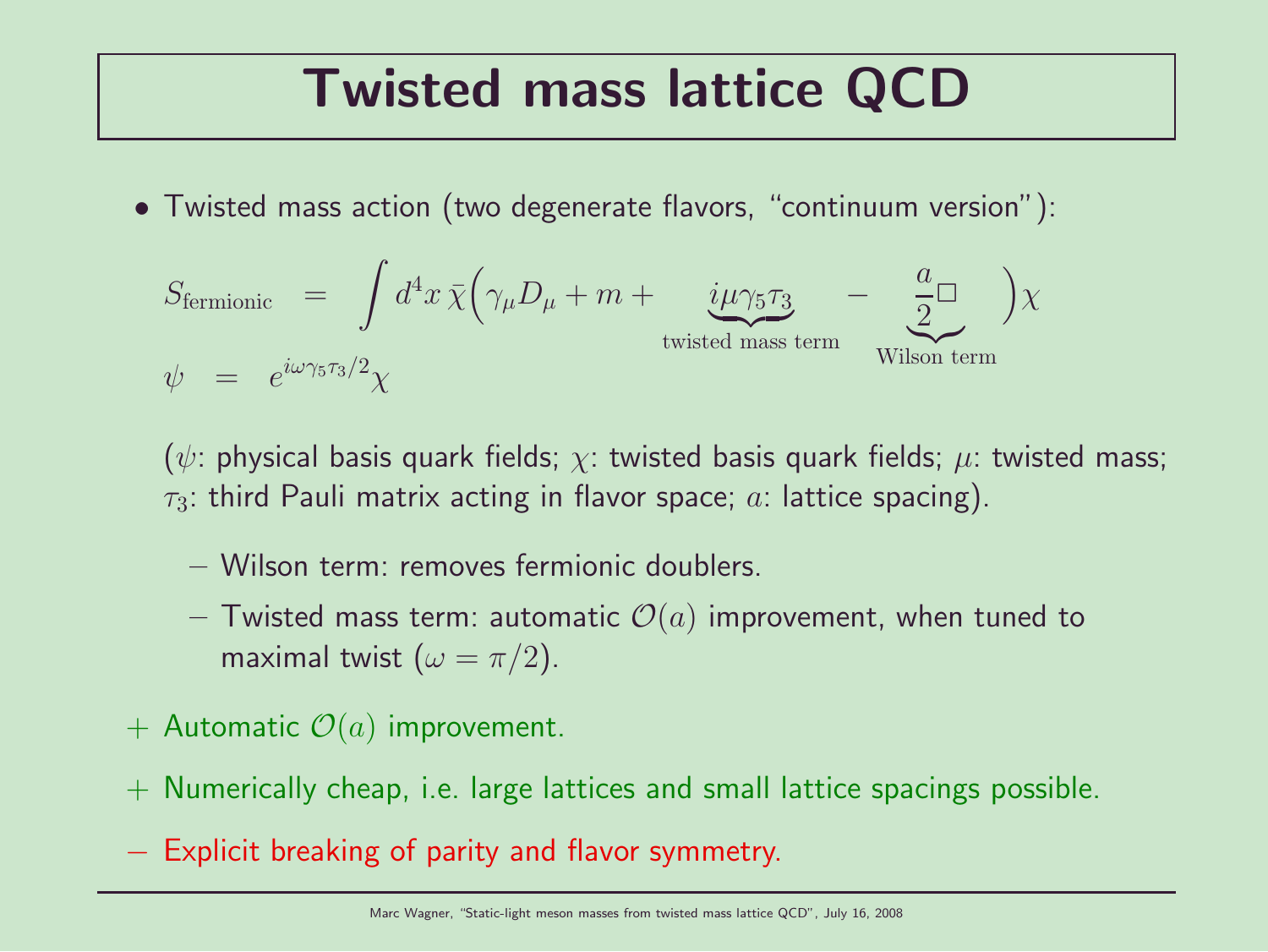### Meson operators on the lattice (1)

• Static-light meson creation operators in the continuum:

$$
\mathcal{O}(\mathbf{x}) = \bar{Q}(\mathbf{x}) \int d\hat{\mathbf{n}} \Gamma(\hat{\mathbf{n}}) U(\mathbf{x}; \mathbf{x} + d\hat{\mathbf{n}}) q(\mathbf{x} + d\hat{\mathbf{n}}).
$$

• Static-light meson creation operators on the lattice:

$$
\mathcal{O}^{\text{6-path}}(\mathbf{x}) = \bar{Q}(\mathbf{x}) \sum_{\hat{\mathbf{n}} = \pm \mathbf{e}_1, \pm \mathbf{e}_2, \pm \mathbf{e}_3} \Gamma(\hat{\mathbf{n}}) U(\mathbf{x}; \mathbf{x} + d\hat{\mathbf{n}}) q(\mathbf{x} + d\hat{\mathbf{n}}) , d \in \mathbb{N}_+
$$
  

$$
\mathcal{O}^{\text{8-path}}(\mathbf{x}) = \bar{Q}(\mathbf{x}) \sum_{\hat{\mathbf{n}} = \pm \mathbf{e}_1 \pm \mathbf{e}_2 \pm \mathbf{e}_3} \Gamma(\hat{\mathbf{n}}) U(\mathbf{x}; \mathbf{x} + d\hat{\mathbf{n}}) q(\mathbf{x} + d\hat{\mathbf{n}}) , d \in \mathbb{N}_+.
$$

#### • Main difference:

- $-$  The integrations over spheres  $\int d\hat{\bf n}$  are replaced by finite sums  $\sum_{\hat{\bf n}}.$
- Spherical harmonics contained in  $\Gamma$  are approximated by six or eight points respectively.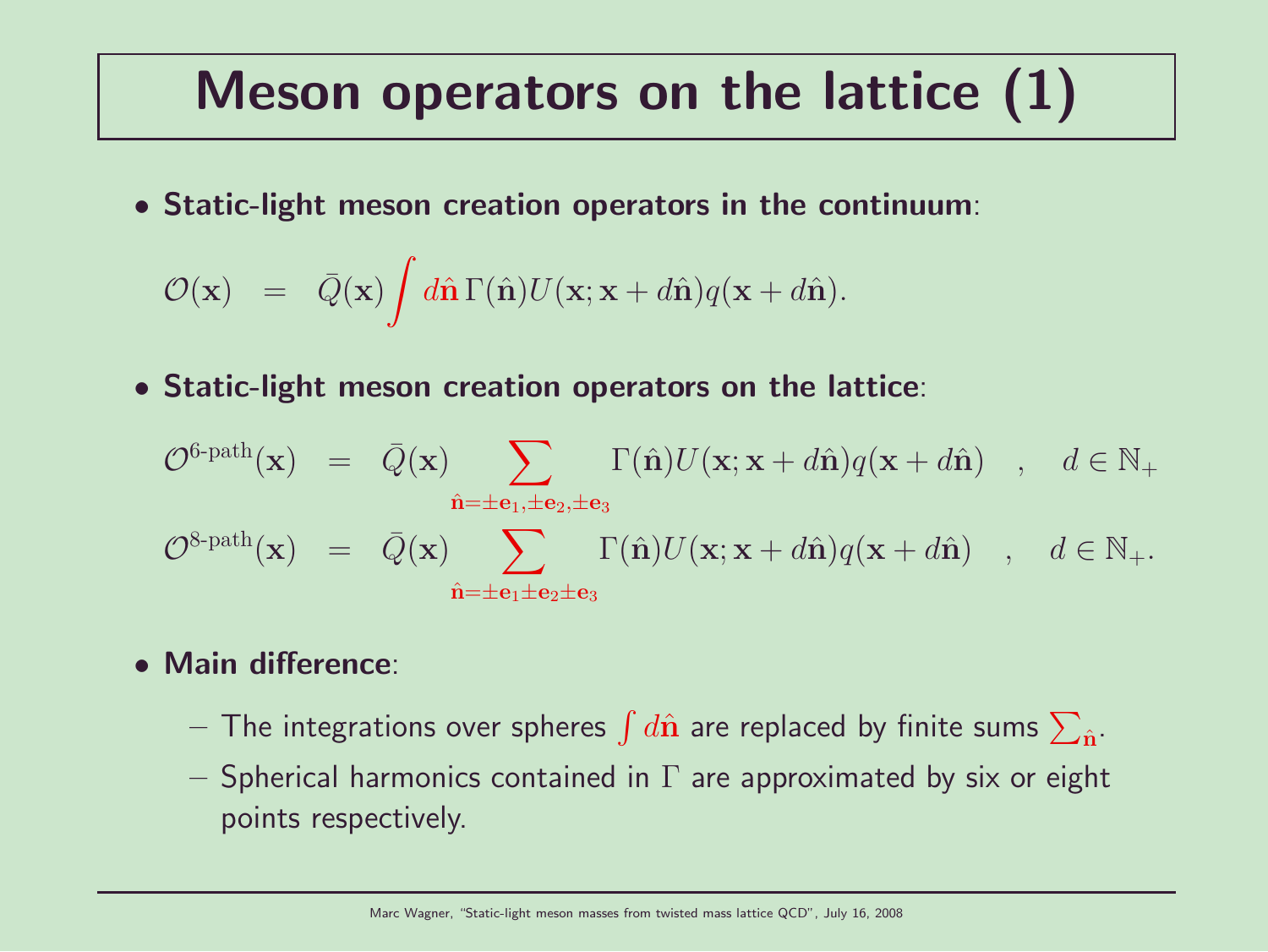

Marc Wagner, "Static-light mes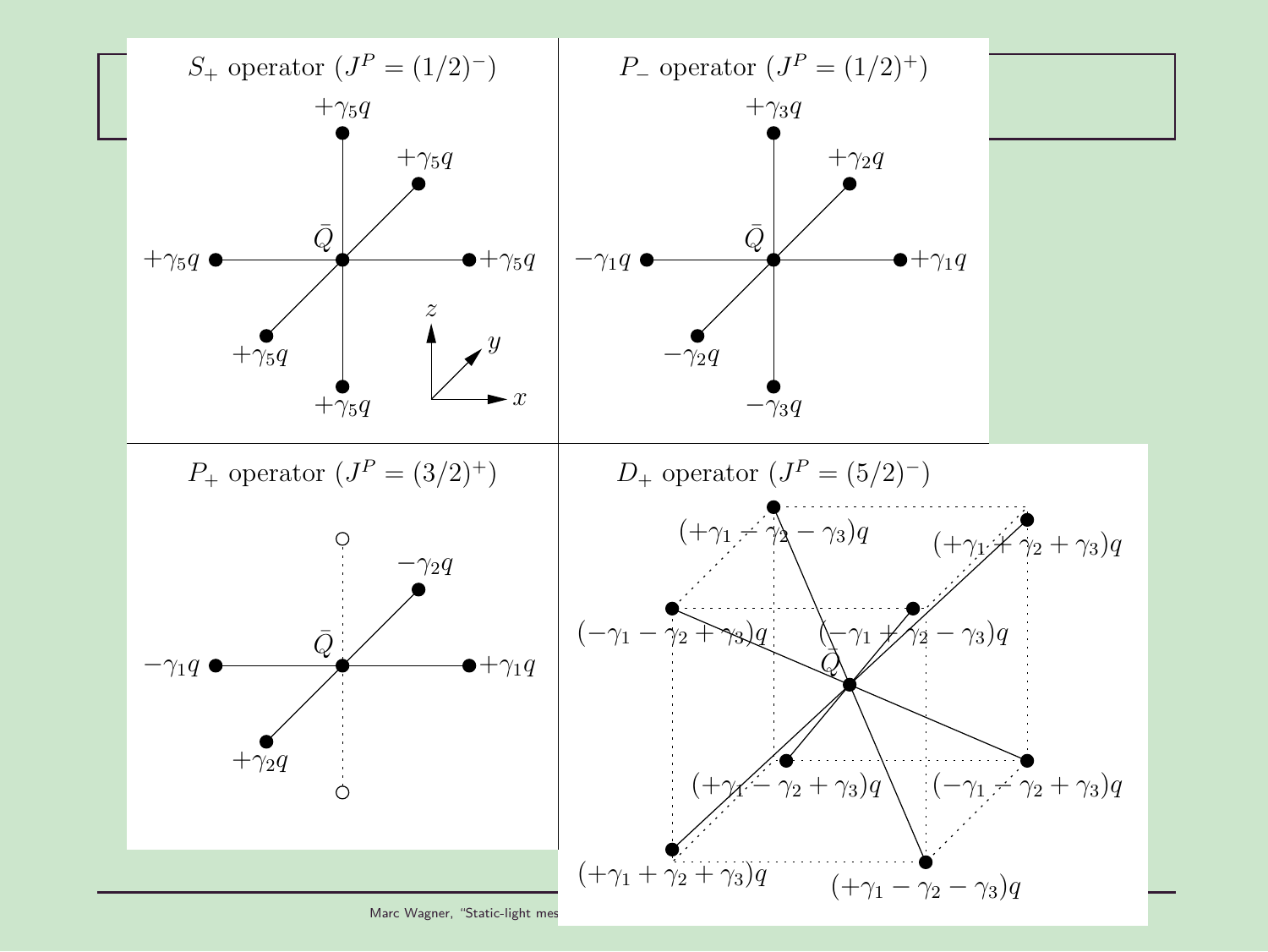## Meson operators on the lattice (2)

- To determine the total angular momentum quantum numbers of lattice meson creation operators, expand them in terms of spherical harmonics:
	- Expansions are infinite sums.
	- Lattice operators have no well defined total angular momentum; they always create an infinite superposition of total angular momentum eigenstates.
	- In contrast to the continuum, where there is an infinite number of fixed angular momentum representations (continuous rotation group SO(3)), on the lattice there are only five different representations (discrete rotation group  $O_h$ ):

$$
A_1 \rightarrow L = 0, 4, 6, 8, ...
$$
  
\n
$$
A_2 \rightarrow L = 3, 6, 7, 9, ...
$$
  
\n
$$
E \rightarrow L = 2, 4, 5, 6, ...
$$
  
\n
$$
T_1 \rightarrow L = 1, 3, 4, 5(2 \times), ...
$$
  
\n
$$
T_2 \rightarrow L = 2, 3, 4, 5, ...
$$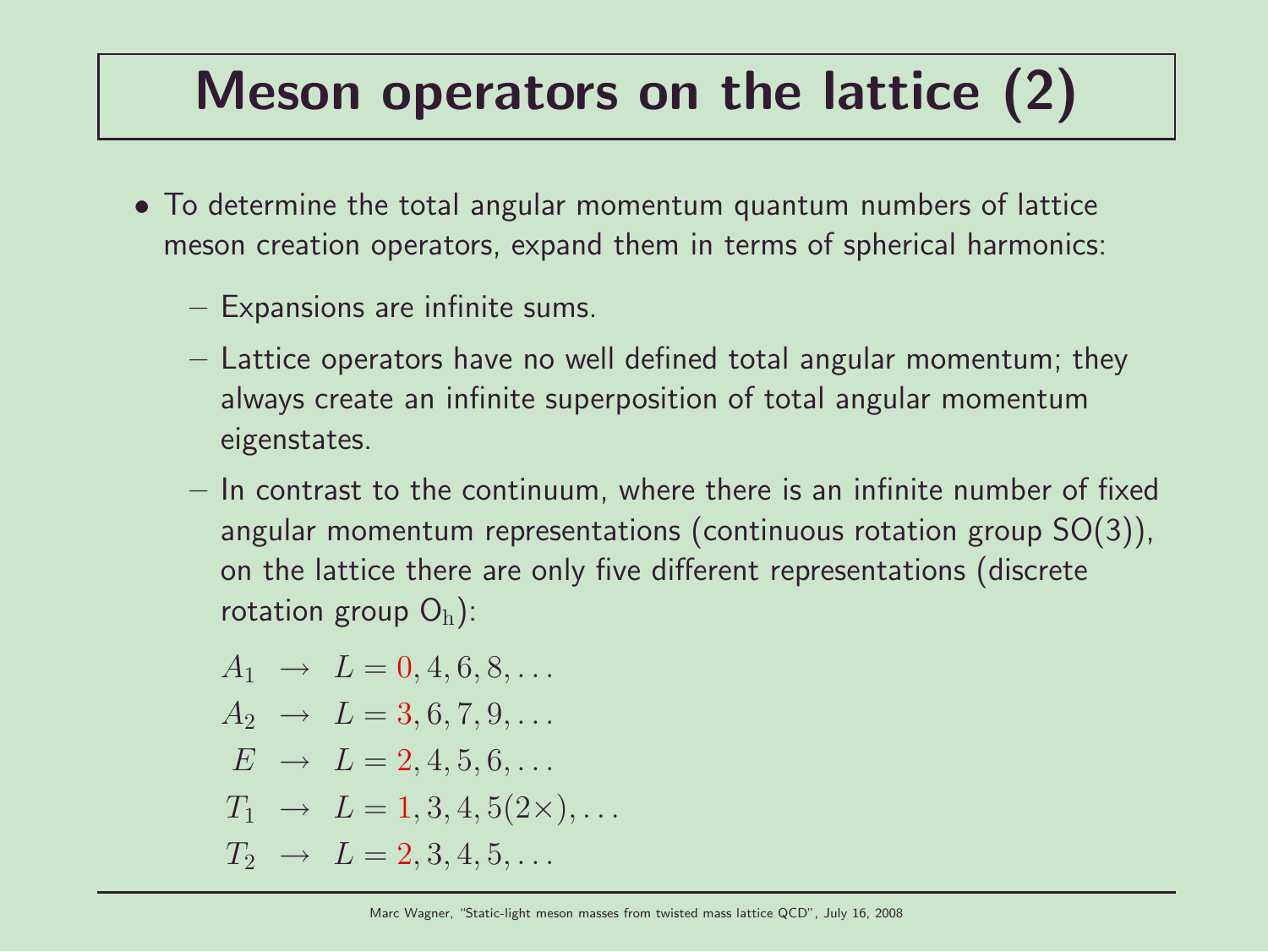### Further lattice techniques

- Stochastic propagators:
	- Statistical noise is significantly reduced.
	- Spatial smearing is easy.

#### • Smearing techniques:

- HYP2 smearing of links in time direction to reduce the self energy of the static quark ( $\rightarrow$  statistical noise is reduced).
- Jacobi smearing of light quark operators and APE smearing of spatial links to increase ground state overlaps ( $\rightarrow$  allows to extract static-light meson masses at smaller temporal separations, where the signal quality is better).

#### • Correlation matrices:

- Increase ground state overlaps.
- Extract excited states.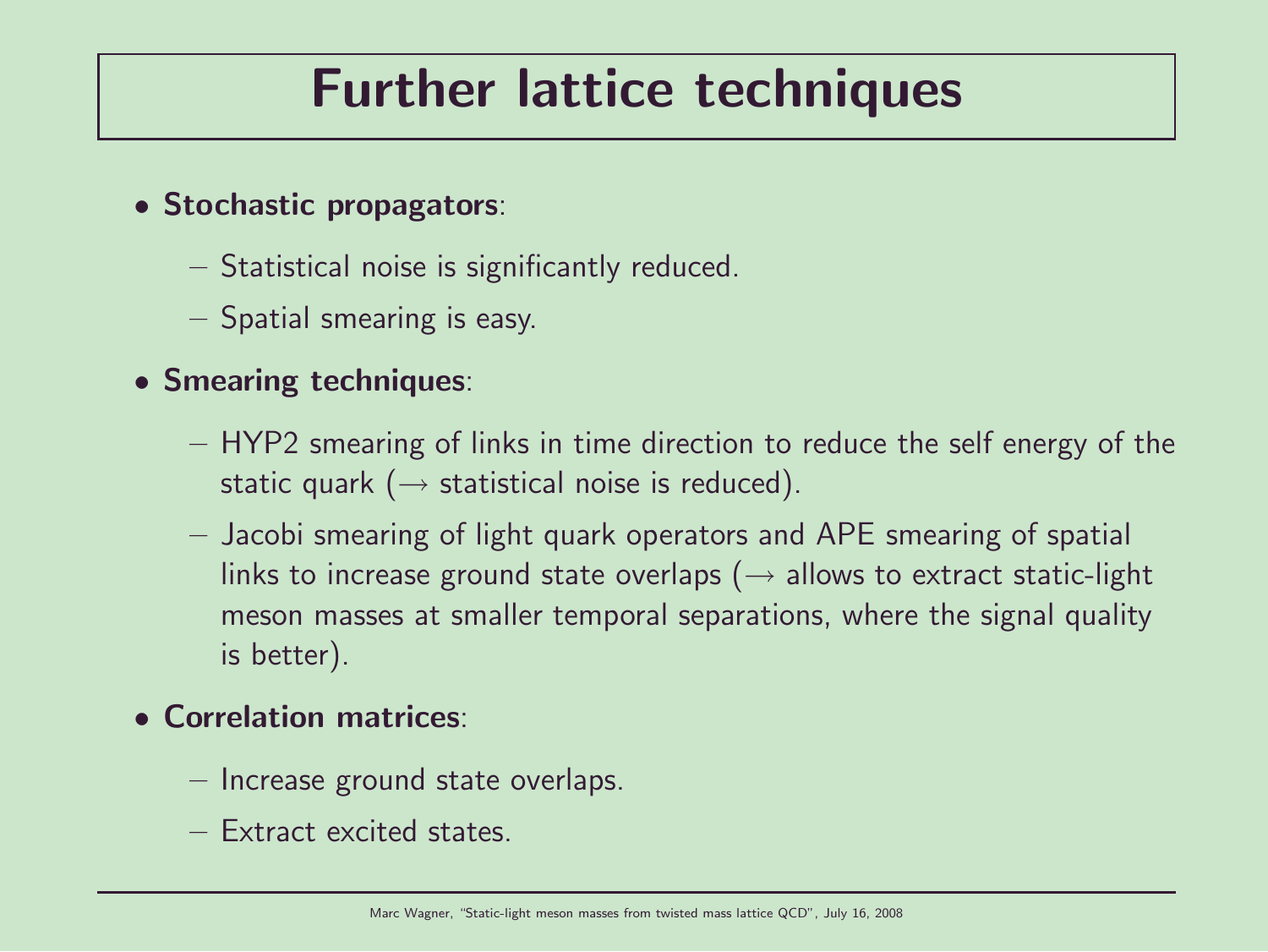#### Simulation setup

- $24^3 \times 48$  lattices.
- Twisted mass Dirac operator with two degenerate flavors,

$$
\begin{array}{rcl} Q^{(\chi)}&=&\gamma_\mu D_\mu+m+i\mu\gamma_5+\frac{a}{2}\Box\quad,\quad m+4&=&\frac{1}{2\kappa}\\[2mm] {\rm with}\ \kappa=0.160856. \end{array}
$$

- Tree-level Symanzik improved gauge action with  $\beta = 3.9$ .
- Lattice spacing  $a \approx 0.0855(5)$  fm, spatial lattice extension  $24 \times a \approx 2.05$  fm.

| $\mu$  | $m_{\pi}$ in MeV | number of gauges              |  |
|--------|------------------|-------------------------------|--|
| 0.0040 | 314(2)           | 1400                          |  |
| 0.0064 | 391(1)           | 1450                          |  |
| 0.0085 | 448(1)           | 1350                          |  |
| 0.0100 | 485(1)           | 350 ( $\approx$ 1000 planned) |  |
| 0.0150 | 597(2)           | $500 \approx 1000$ planned)   |  |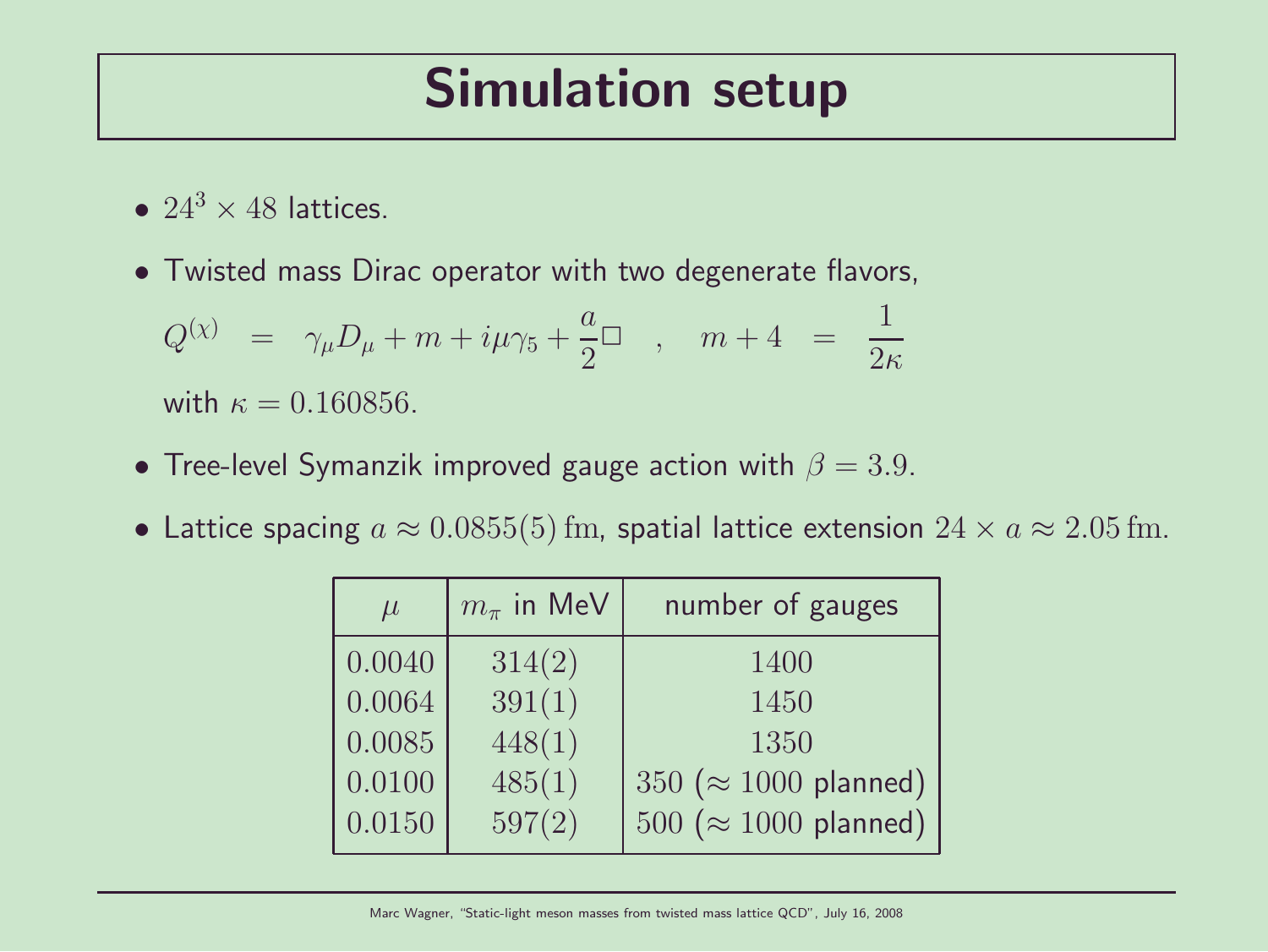# Results (1)

• To compute ground states and excited states, consider  $6 \times 6$  correlation matrices

$$
C_{jk}(T) = \langle \Omega | \big( \mathcal{O}_j(\mathbf{x}, T) \big)^{\dagger} \mathcal{O}_k(\mathbf{x}, 0) | \Omega \rangle.
$$

- Different smearing levels, i.e. different meson extensions.
- Operators with parity  $P = +$  and  $P = -$  in the same correlation matrix, because of parity mixing induced by the twisted mass Dirac operator.
- Fixed total angular momentum  $J$  for each correlation matrix.
- Two approaches:
	- Effective masses by solving a generalized eigenvalue problem (visualization of static-light meson masses and their statistical accuracy).
	- $\chi^2$  fitting of an ansatz of exponentials to the correlation matrices (numerical values and statistical errors for static-light meson masses).
	- Both approaches yield consistent results.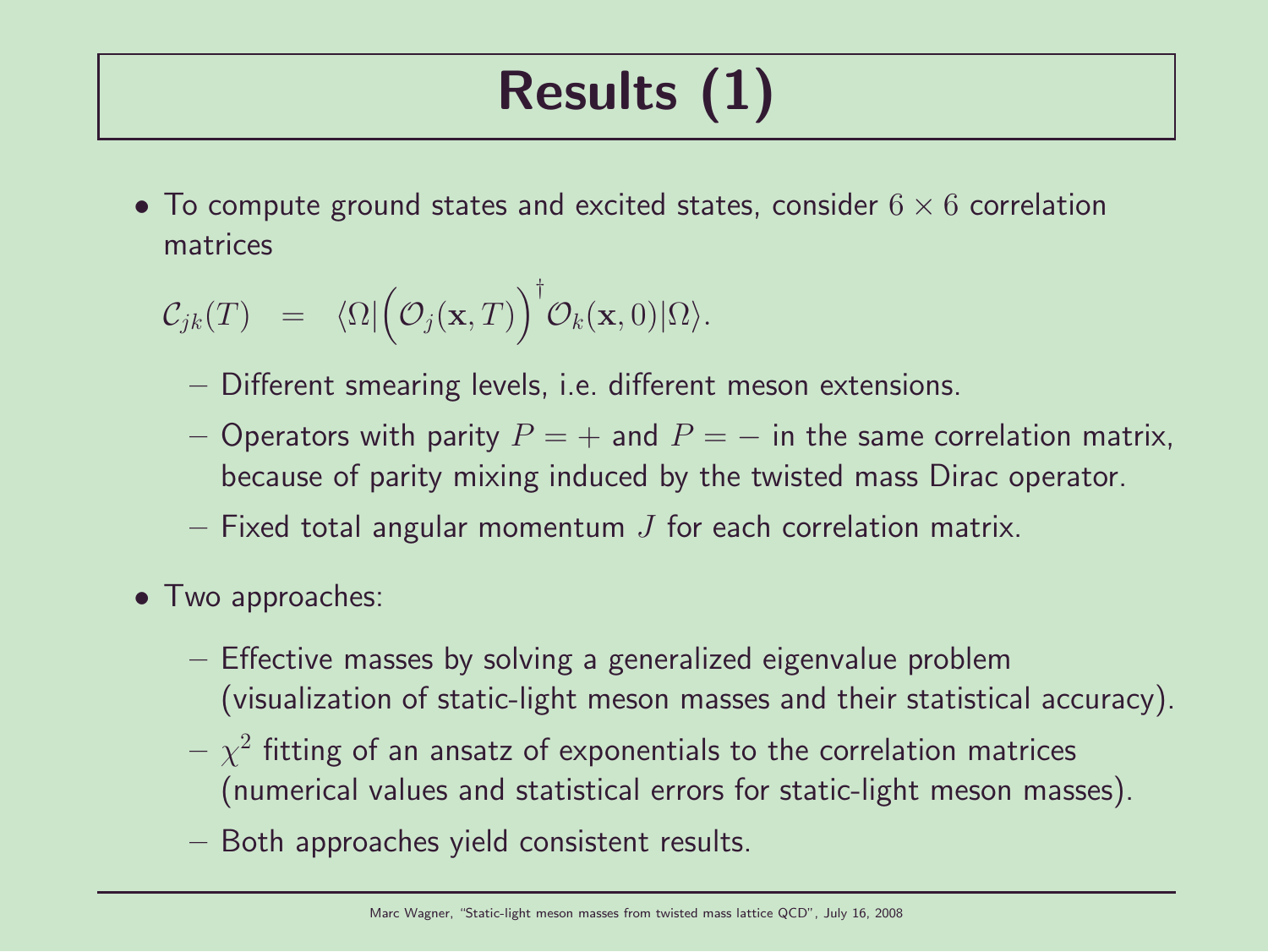## Results (2)

- $\bullet$  Linear extrapolation in  $(m_\pi)^2$  to physical light quark masses:
	- B mesons:  $u/d$  quark extrapolation  $(m_\pi = 139.6 \,\text{MeV})$ .
	- $-B_s$  mesons: s quark extrapolation (" $m_\pi = 700.0 \,\text{MeV}$ ").
		- $*$  However: sea of two degenerate  $s$  quarks.

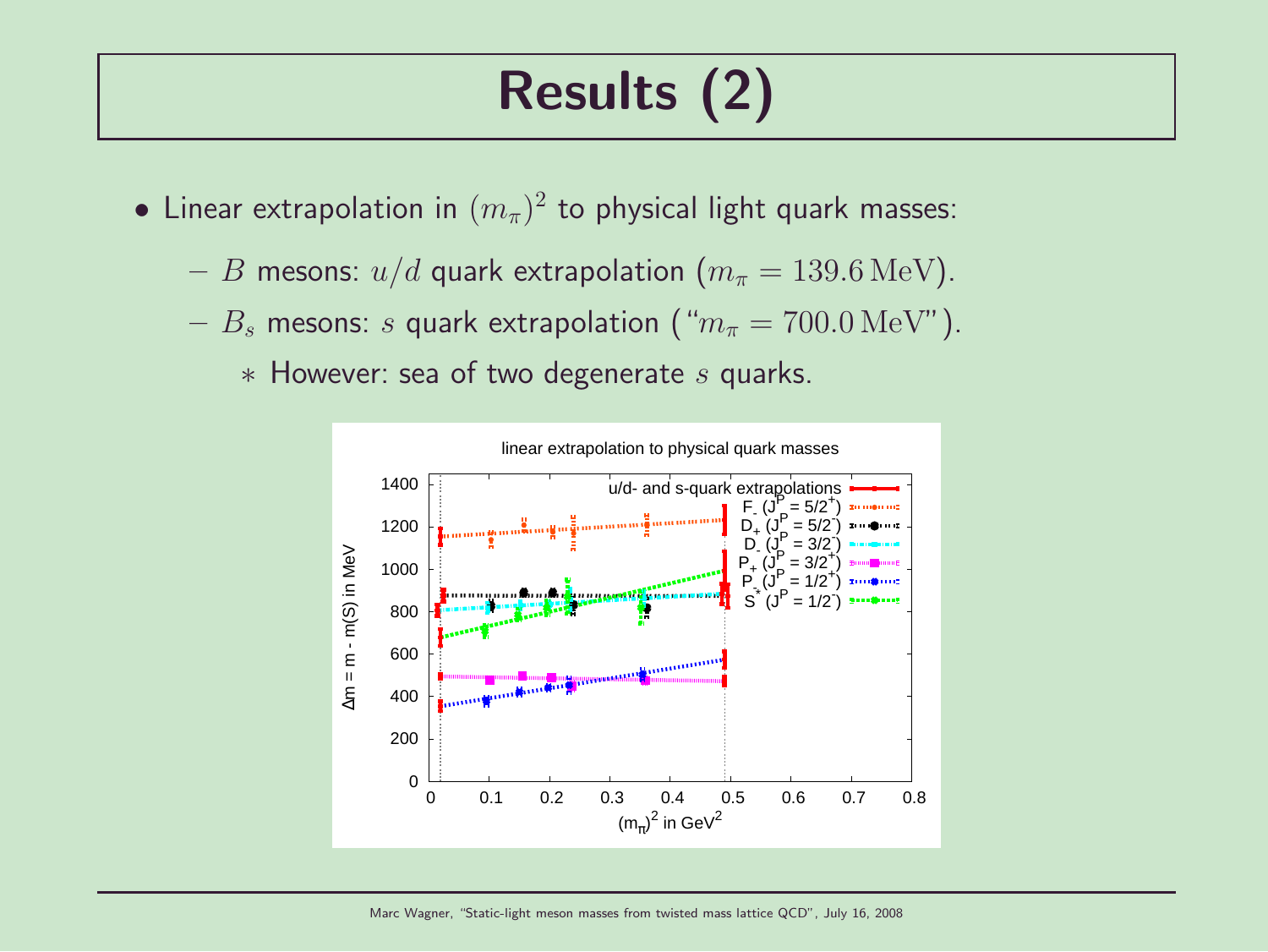## Results (3)

- $\bullet$  Prediction for excited  $B$  states  $B^*_0$ ,  $B^*_1$ ,  $B_1$  and  $B^*_2$   $(P$  wave states):
	- Linear interpolation in  $m_c/m_Q$  to physical b quark mass (input:  $u/d$ extrapolated lattice data for  $m_Q = \infty$ , experimental data for  $m_Q = m_c$ ).
- Status of experimental results:
	- PDG: one excited state,  $J^P$  unknown.
	- CDF and CØ collaborations (hep-ex/0612003): two excited states,  $B_1$  and  $B_2^*$ .

|                             | $m - m(S)$ in MeV            |            |           |  |
|-----------------------------|------------------------------|------------|-----------|--|
| state                       | lattice                      | <b>PDG</b> | $hep-ex/$ |  |
| $B_0^*$<br>$B_1^*$<br>$B_1$ | 401(22)<br>416(22)<br>513(8) | 419(8)     | 455(5)    |  |
| $B_{2}^*$                   | 524(8)                       |            | 459(6)    |  |

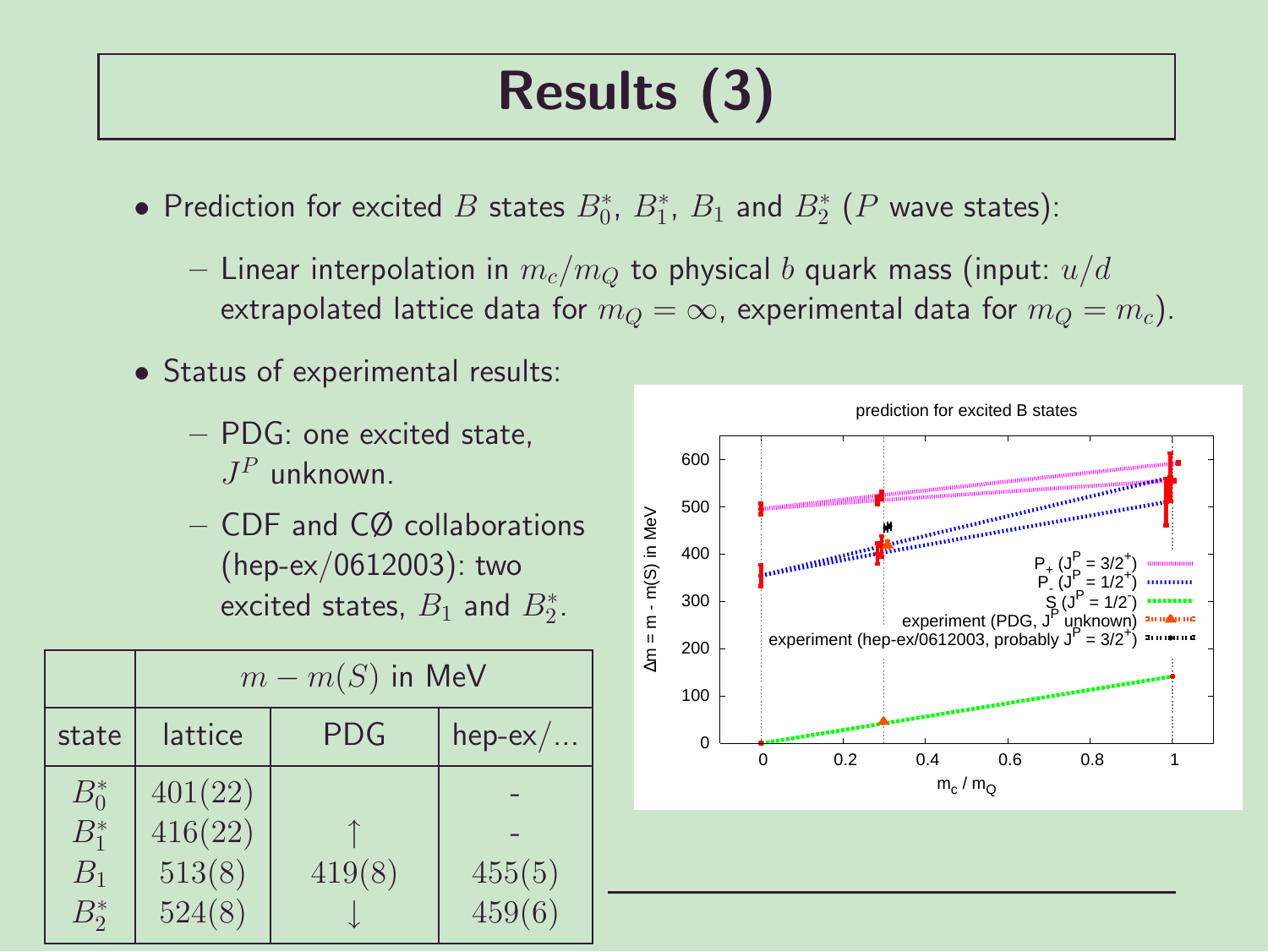## Results (4)

- Prediction for excited  $B_s$  states  $B_{s0}^*$ ,  $B_{s1}^*$ ,  $B_{s1}$  and  $B_{s2}^*$  ( $P$  wave states):
	- Linear interpolation in  $m_c/m_O$  to physical b quark mass (input: s extrapolated lattice data for  $m_Q = \infty$ , experimental data for  $m_Q = m_c$ ).
- Status of experimental results:
	- PDG: one excited state,  $J^P$  unknown.
	- CDF and CØ collaborations (hep-ex/0612003): two excited states,  $B_1$  and  $B_2^*$ .

|                                                    | $m - m(S)$ in MeV                        |            |                  |  |
|----------------------------------------------------|------------------------------------------|------------|------------------|--|
| state                                              | lattice                                  | <b>PDG</b> | $hep-ex/$        |  |
| $B_{s0}^*$<br>$B_{s1}^*$<br>$B_{s1}$<br>$B_{s2}^*$ | 507(27)<br>572(27)<br>478(14)<br>512(14) | 484(16)    | 463(1)<br>474(2) |  |



prediction for excited B<sub>s</sub> states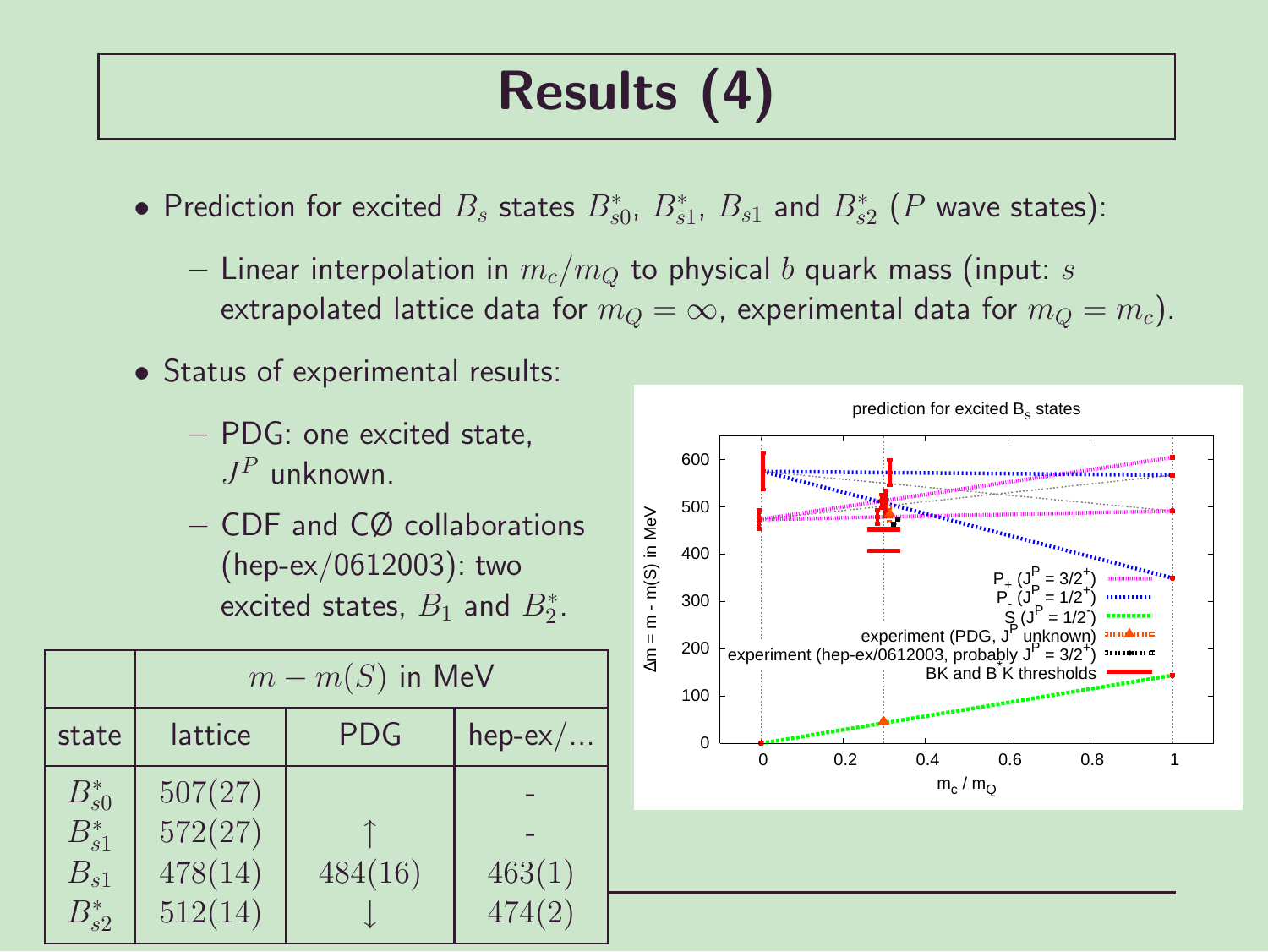## Summary

- Static-light meson masses have been computed via twisted mass lattice QCD at a small value of the lattice spacing ( $a = 0.0855$  fm) and at small values of the pion mass  $(m_\pi = 314 \,\text{MeV}, \ldots, 597 \,\text{MeV})$ :
	- Total angular momentum  $J = 1/2, 3/2, 5/2$ .
	- Parity  $P = +$ , –.
	- Ground states and first excited states.
- Interpolation/extrapolation to physical quark masses allow predictions for the spectrum of B mesons and  $B_s$  mesons. Results are in agreement with currently available experimental results within statistical errors.